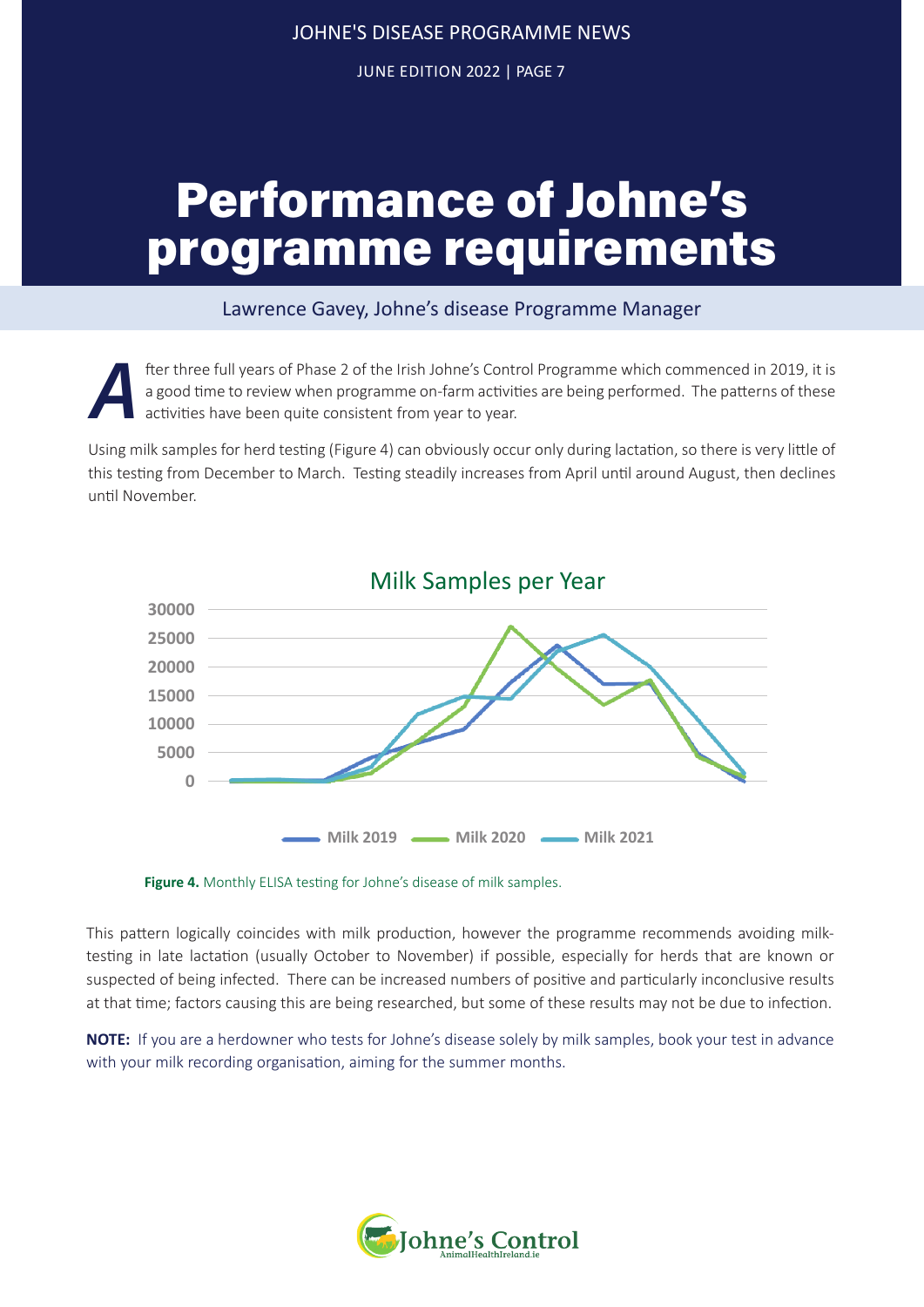JUNE EDITION 2022 | PAGE 8

June Edition | 2022

In contrast, the spread of blood sampling (Figure 5) has a reasonably steady base throughout the year, except during the calving period (February to March), with a steady increase towards the end of the year and into January as the herd is moved indoors. In 2020, there was a relative drop in blood sampling in April to May coinciding with the onset of COVID restrictions.

**NOTE:** Herdowners who test by blood, either the whole herd or the sweeper test (of residual animals such as bulls, dry cows and un-calved heifers over 2 years old), often find it easier to test on the same day as their TB test. Talk to your vet about taking blood samples at this time.



Blood Samples per Year

**Figure 5.** Monthly ELISA testing for Johne's disease of blood samples.

The programme recommends that the sweeper test (typically using blood samples) of bulls, dry cows and un-calved heifers is undertaken as soon as possible and within 30 days after the main herd test; and also recommends that milk-testing be conducted well before drying off; whereas herd owners clearly prefer to blood-test during the housing period.

**NOTE:** If you test for Johne's disease using milk samples for the milking herd and blood samples for the sweeper test, aim to milk-test in September and blood-test the remaining animals in November, being mindful to bloodtest all animals that are to be culled during the intervening period.

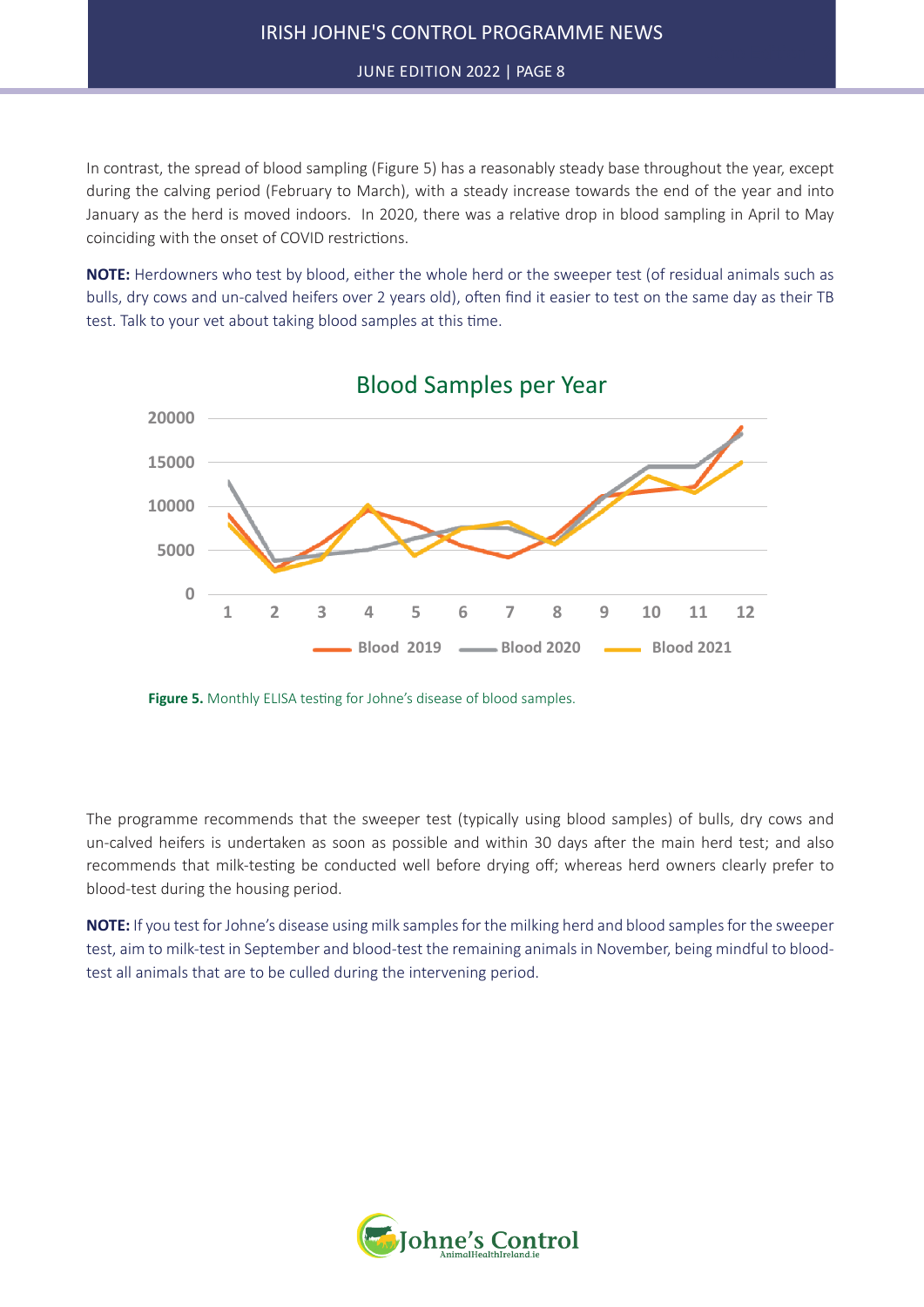JUNE EDITION 2022 | PAGE 9

June Edition | 2022

Veterinary attendance on farms for PCR (dung) testing (Figure 6) and VRAMPs (Figure 7) follows a similar pattern to blood-ELISA testing: very little activity from the onset of calving until the autumn, although the midyear activity for blood-ELISA testing is nearly absent for dung testing and VRAMPs.



Figure 6. Monthly PCR testing for Johne's disease of dung samples.





**NOTE:** Some herdowners prefer to complete their VRAMP before the calving period to refresh best practice during calving. But once those practices are well established, consider switching the VRAMP to the end of calving, to take pressure off completing at the end of the year and also to review practices immediately after calving and to allow time to make changes to facilities before the next calving.